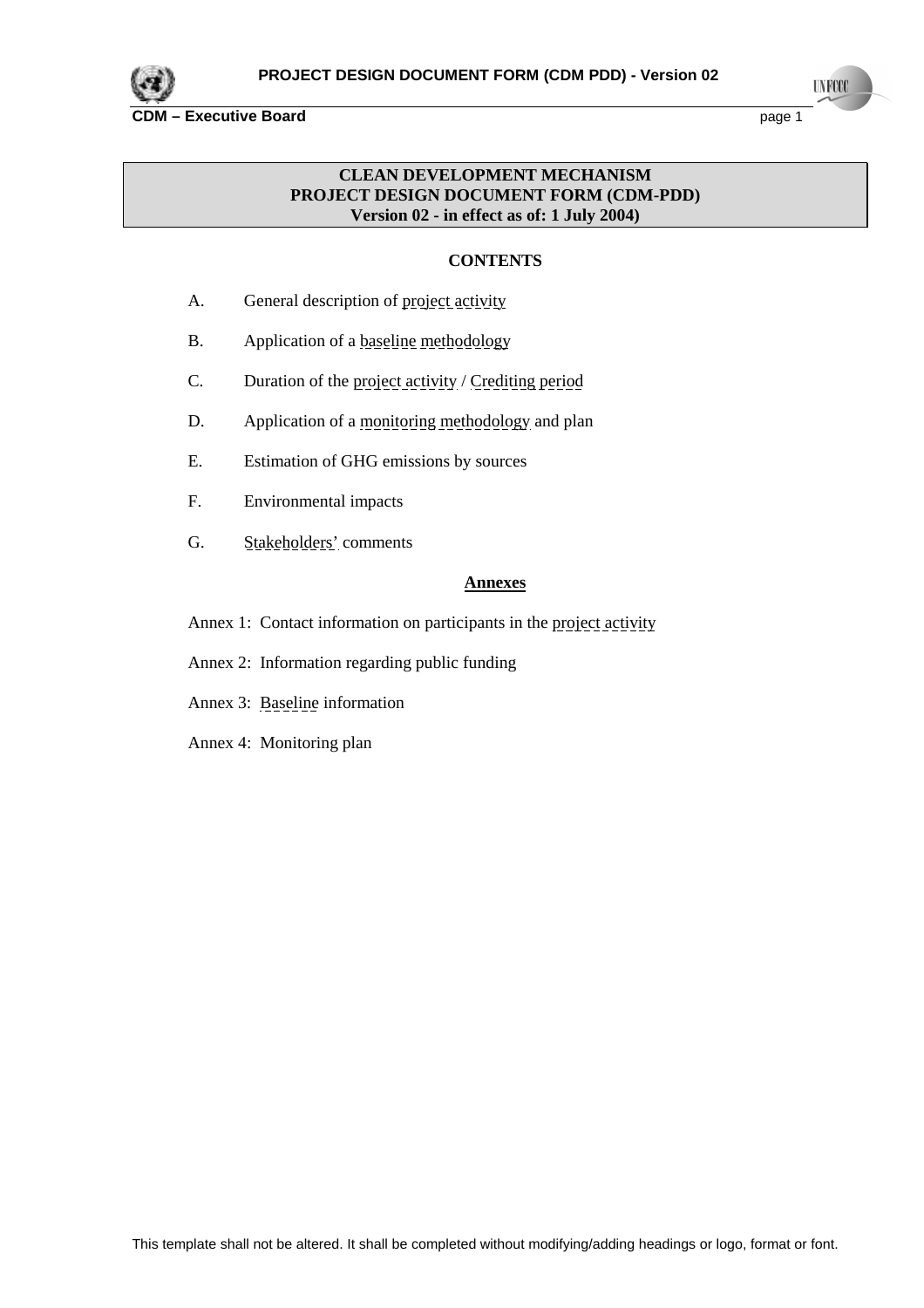

**UNFCCC** 

|       | <b>SECTION A. General description of project activity</b> |                                                                    |  |  |  |  |  |
|-------|-----------------------------------------------------------|--------------------------------------------------------------------|--|--|--|--|--|
|       |                                                           |                                                                    |  |  |  |  |  |
| A.1   | Title of the project activity:                            |                                                                    |  |  |  |  |  |
| $>>$  |                                                           |                                                                    |  |  |  |  |  |
| A.2.  |                                                           |                                                                    |  |  |  |  |  |
|       | Description of the project activity:                      |                                                                    |  |  |  |  |  |
| $>>$  |                                                           |                                                                    |  |  |  |  |  |
| A.3.  | <b>Project participants:</b>                              |                                                                    |  |  |  |  |  |
| >>    |                                                           |                                                                    |  |  |  |  |  |
| A.4.  |                                                           | Technical description of the project activity:                     |  |  |  |  |  |
|       | A.4.1. Location of the project activity:                  |                                                                    |  |  |  |  |  |
| >>    |                                                           |                                                                    |  |  |  |  |  |
|       |                                                           |                                                                    |  |  |  |  |  |
|       | A.4.1.1.                                                  | <b>Host Party(ies):</b>                                            |  |  |  |  |  |
| >>    |                                                           |                                                                    |  |  |  |  |  |
|       | A.4.1.2.                                                  | <b>Region/State/Province etc.:</b>                                 |  |  |  |  |  |
| >>    |                                                           |                                                                    |  |  |  |  |  |
|       | A.4.1.3.                                                  | City/Town/Community etc:                                           |  |  |  |  |  |
| $\gg$ |                                                           |                                                                    |  |  |  |  |  |
|       | A.4.1.4.                                                  | Detail of physical location, including information allowing the    |  |  |  |  |  |
|       |                                                           | unique identification of this project activity (maximum one page): |  |  |  |  |  |
| $\gg$ |                                                           |                                                                    |  |  |  |  |  |

| <b>A.4.2.</b><br>Category(ies) of <u>project activity</u> : |  |
|-------------------------------------------------------------|--|
|                                                             |  |

 **A.4.3. Technology to be employed by the project activity:**  >>

 **A.4.4. Brief explanation of how the anthropogenic emissions of anthropogenic greenhouse gas (GHGs) by sources are to be reduced by the proposed CDM project activity, including why the emission reductions would not occur in the absence of the proposed project activity, taking into account national and/or sectoral policies and circumstances:**

>>

 **A.4.4.1. Estimated amount of emission reductions over the chosen crediting period:**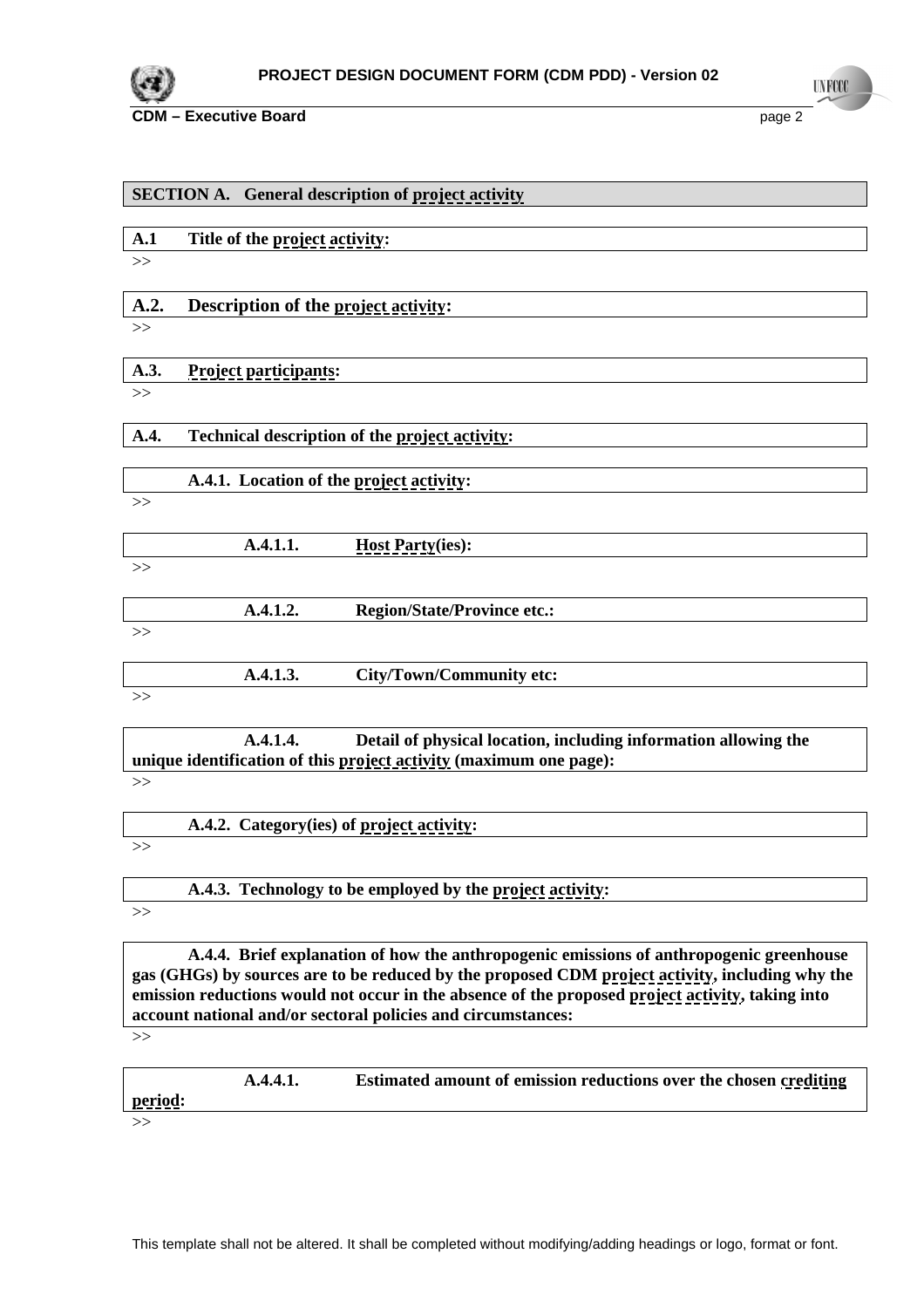

# **A.4.5. Public funding of the project activity:**

>>

# **SECTION B. Application of a baseline methodology**

**B.1. Title and reference of the approved baseline methodology applied to the project activity:**  >>

 **B.1.1. Justification of the choice of the methodology and why it is applicable to the project activity:**

>>

**B.2. Description of how the methodology is applied in the context of the project activity:**   $\gg$ 

**B.3. Description of how the anthropogenic emissions of GHG by sources are reduced below those that would have occurred in the absence of the registered CDM project activity**: >>

**B.4. Description of how the definition of the project boundary related to the baseline methodology selected is applied to the project activity:** >>

**B.5. Details of baseline information, including the date of completion of the baseline study and the name of person (s)/entity (ies) determining the baseline:** 

 $\gg$ 

# **SECTION C. Duration of the project activity / Crediting period**

**C.1 Duration of the project activity:** 

 **C.1.1. Starting date of the project activity:**

>>

 **C.1.2. Expected operational lifetime of the project activity:**

>>

# **C.2 Choice of the crediting period and related information:**

| Renewable crediting period |                                              |
|----------------------------|----------------------------------------------|
|                            |                                              |
| C.2.1.1.                   | Starting date of the first crediting period: |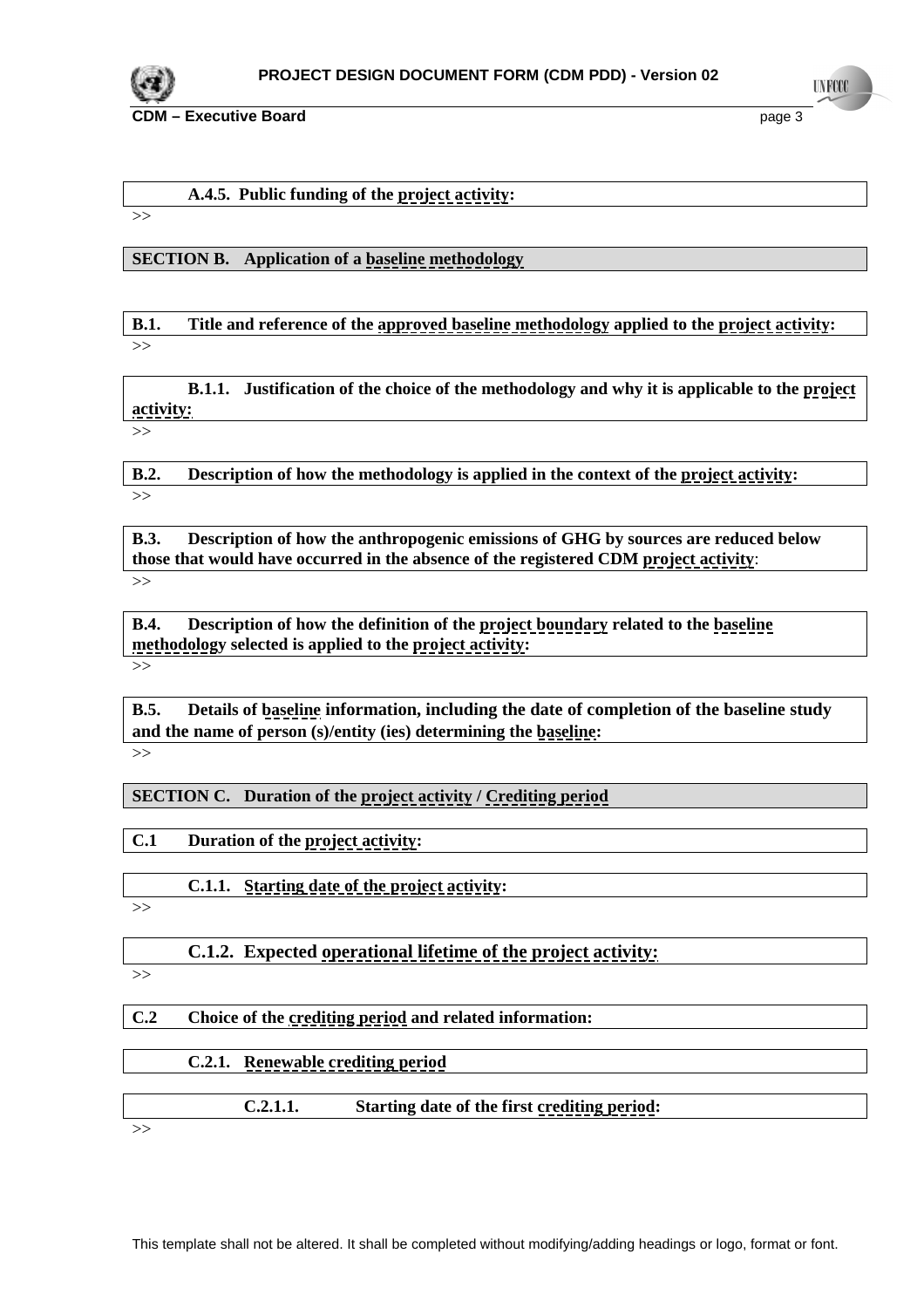

|       | C.2.1.2.                       | Length of the first crediting period: |
|-------|--------------------------------|---------------------------------------|
| >>    |                                |                                       |
|       |                                |                                       |
|       | C.2.2. Fixed crediting period: |                                       |
|       |                                |                                       |
|       | C.2.2.1.                       | <b>Starting date:</b>                 |
| $\gg$ |                                |                                       |
|       |                                |                                       |
|       | C.2.2.2.                       | Length:                               |
| >>    |                                |                                       |

## **SECTION D. Application of a monitoring methodology and plan**

# **D.1.** Name and reference of approved monitoring methodology applied to the project activity: >>

**D.2.** Justification of the choice of the methodology and why it is applicable to the project **activity**:

 $>\gt$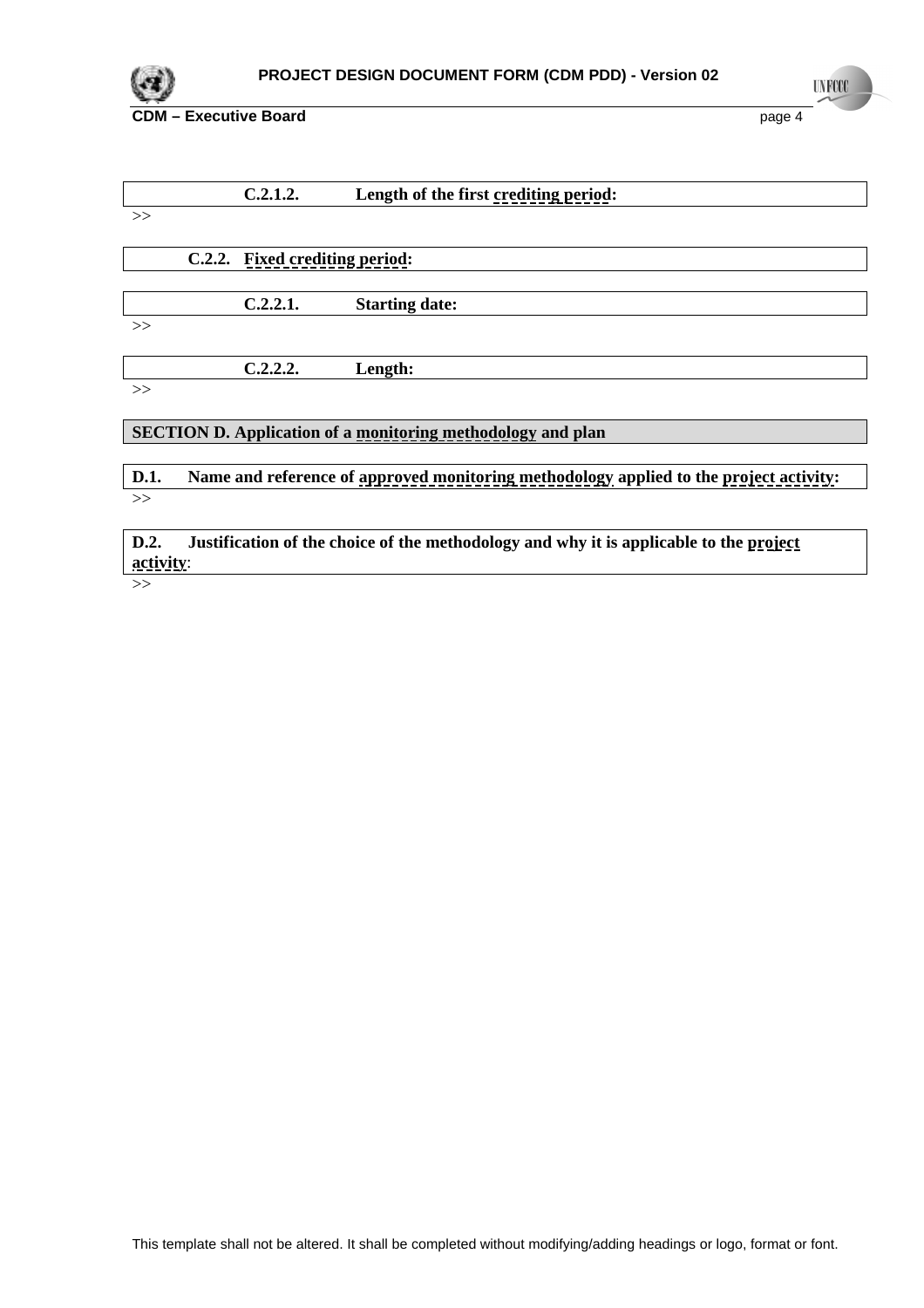

**CDM – Executive Board**

**UNFCCC d** the contract of the contract of the contract of the contract of the contract of the contract of the contract of the contract of the contract of the contract of the contract of the contract of the contract of the contra

# **D.2. 1. Option 1: Monitoring of the emissions in the project scenario and the baseline scenario**

|                                                                                    | D.2.1.1. Data to be collected in order to monitor emissions from the project activity, and how this data will be archived: |                   |              |                                                     |                        |                                             |                                                                |         |  |  |  |
|------------------------------------------------------------------------------------|----------------------------------------------------------------------------------------------------------------------------|-------------------|--------------|-----------------------------------------------------|------------------------|---------------------------------------------|----------------------------------------------------------------|---------|--|--|--|
| ID number<br>(Please use<br>numbers to<br>ease cross-<br>referencing<br>to $D.3$ ) | Data<br>variable                                                                                                           | Source of<br>data | Data<br>unit | Measured (m),<br>calculated (c)<br>or estimated (e) | Recording<br>frequency | Proportion<br>of data to<br>be<br>monitored | How will the<br>data be<br>archived?<br>(electronic/<br>paper) | Comment |  |  |  |
|                                                                                    |                                                                                                                            |                   |              |                                                     |                        |                                             |                                                                |         |  |  |  |

**D.2.1.2. Description of formulae used to estimate project emissions (for each gas, source, formulae/algorithm, emissions units of CO<sub>2</sub> equ.)** 

>>

| D.2.1.3. Relevant data necessary for determining the baseline of anthropogenic emissions by sources of GHGs within the project<br>boundary and how such data will be collected and archived : |                  |                   |              |                                                    |                        |                                             |                                                          |         |
|-----------------------------------------------------------------------------------------------------------------------------------------------------------------------------------------------|------------------|-------------------|--------------|----------------------------------------------------|------------------------|---------------------------------------------|----------------------------------------------------------|---------|
| ID number<br>(Please use<br>numbers to<br>ease cross-<br>referencing<br>to table<br>D.3)                                                                                                      | Data<br>variable | Source of<br>data | Data<br>unit | Measured (m),<br>calculated (c).<br>estimated (e), | Recording<br>frequency | Proportion<br>of data to<br>be<br>monitored | How will the data be<br>archived? (electronic/<br>paper) | Comment |
|                                                                                                                                                                                               |                  |                   |              |                                                    |                        |                                             |                                                          |         |

This template shall not be altered. It shall be completed without modifying/adding headings or logo, format or font.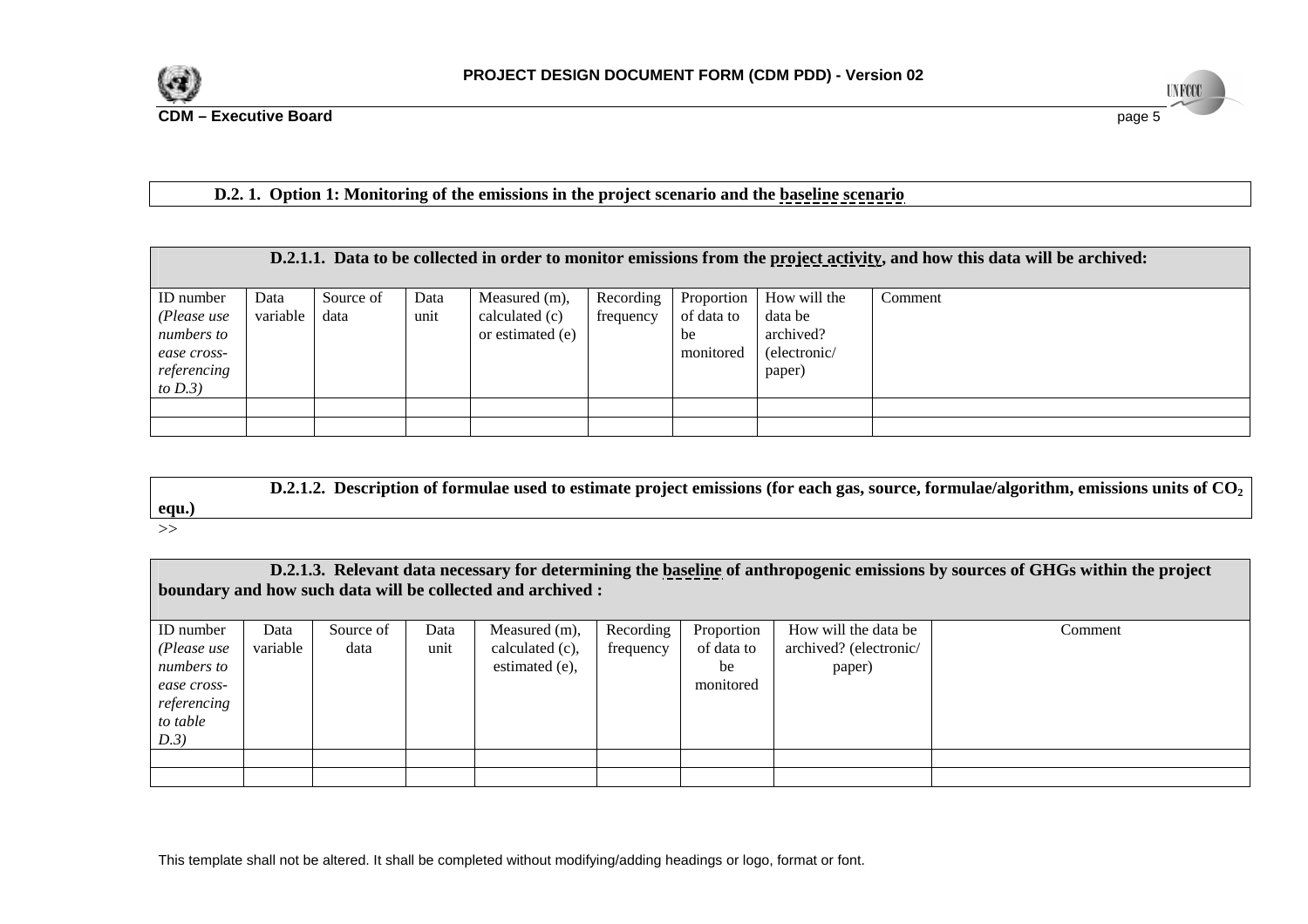

**d** the contract of the contract of the contract of the contract of the contract of the contract of the contract of the contract of the contract of the contract of the contract of the contract of the contract of the contra

**UNFCCC** 

**CDM – Executive Board**

# **D.2.1.4. Description of formulae used to estimate baseline emissions (for each gas, source, formulae/algorithm, emissions units of**  CO<sub>2</sub> equ.)

>>

 **D. 2.2. Option 2: Direct monitoring of emission reductions from the project activity (values should be consistent with those in section E).**

|                                                                                          | D.2.2.1. Data to be collected in order to monitor emissions from the project activity, and how this data will be archived: |                   |              |                                                    |                        |                                             |                                                             |         |  |  |
|------------------------------------------------------------------------------------------|----------------------------------------------------------------------------------------------------------------------------|-------------------|--------------|----------------------------------------------------|------------------------|---------------------------------------------|-------------------------------------------------------------|---------|--|--|
| ID number<br>(Please use<br>numbers to<br>ease cross-<br>referencing<br>to table<br>D.3) | Data<br>variable                                                                                                           | Source of<br>data | Data<br>unit | Measured (m),<br>calculated (c),<br>estimated (e), | Recording<br>frequency | Proportion<br>of data to<br>be<br>monitored | How will the data<br>be archived?<br>(electronic/<br>paper) | Comment |  |  |
|                                                                                          |                                                                                                                            |                   |              |                                                    |                        |                                             |                                                             |         |  |  |
|                                                                                          |                                                                                                                            |                   |              |                                                    |                        |                                             |                                                             |         |  |  |

 **D.2.2.2. Description of formulae used to calculate project emissions (for each gas, source, formulae/algorithm, emissions units of**   $CO<sub>2</sub>$  equ.):

 $\gg$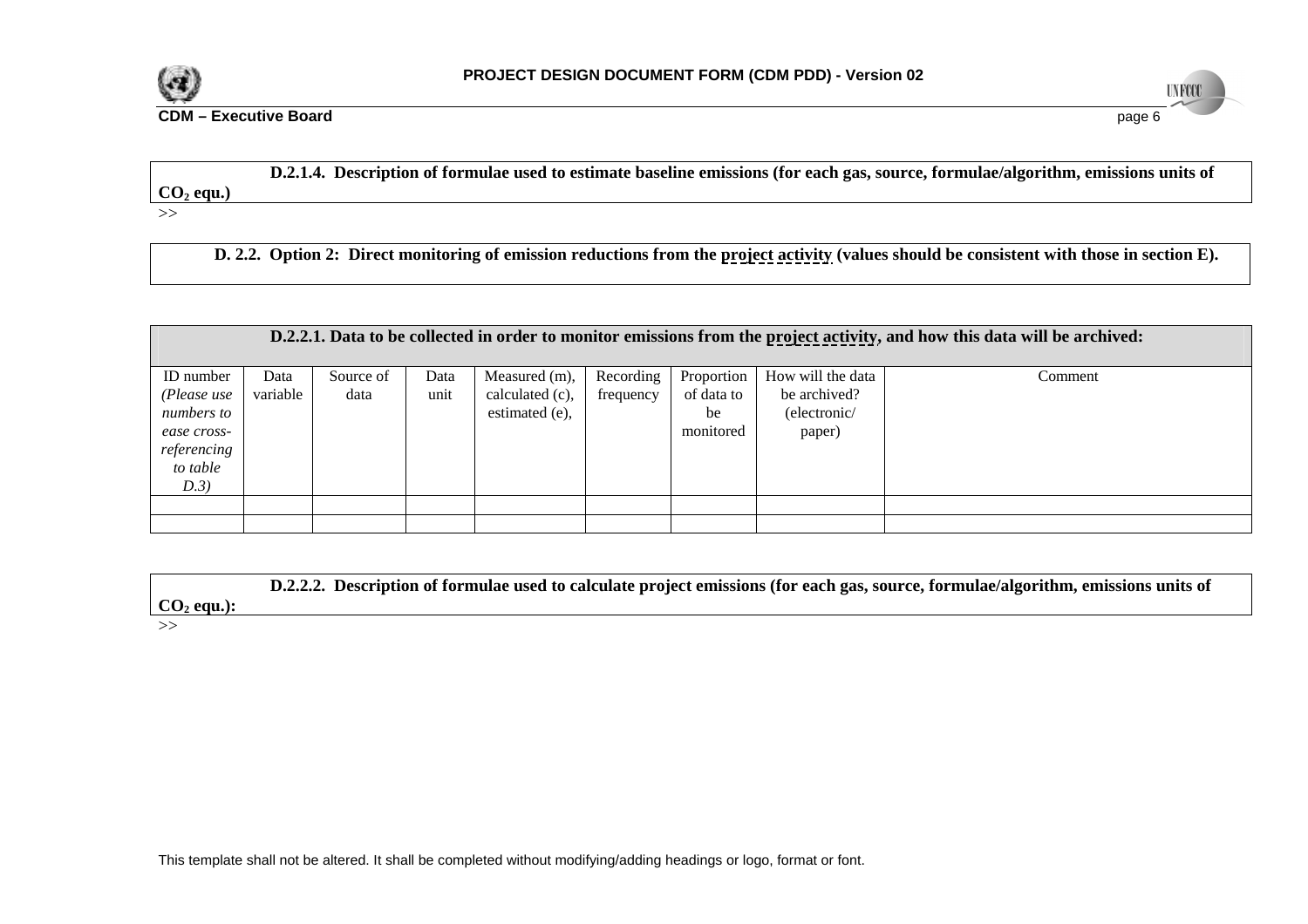

**d** and the contract of the contract of the contract of the contract of the contract of the contract of the contract of the contract of the contract of the contract of the contract of the contract of the contract of the co

**UNFCCC** 

# **D.2.3. Treatment of leakage in the monitoring plan**

 **D.2.3.1. If applicable, please describe the data and information that will be collected in order to monitor leakage effects of the** 

| <u>project activity</u> |
|-------------------------|

**CDM – Executive Board**

| .           |          |           |      |                  |           |                   |                   |         |
|-------------|----------|-----------|------|------------------|-----------|-------------------|-------------------|---------|
| ID number   | Data     | Source of | Data | Measured $(m)$ , | Recording | <b>Proportion</b> | How will the data | Comment |
| (Please use | variable | data      | unit | calculated (c)   | frequency | of data to        | be archived?      |         |
| numbers to  |          |           |      | or estimated (e) |           | be                | (electronic/      |         |
| ease cross- |          |           |      |                  |           | monitored         | paper)            |         |
| referencing |          |           |      |                  |           |                   |                   |         |
| to table    |          |           |      |                  |           |                   |                   |         |
| D.3)        |          |           |      |                  |           |                   |                   |         |
|             |          |           |      |                  |           |                   |                   |         |
|             |          |           |      |                  |           |                   |                   |         |

**D.2.3.2. Description of formulae used to estimate leakage (for each gas, source, formulae/algorithm, emissions units of CO<sub>2</sub> equ.)** 

### >>

 **D.2.4. Description of formulae used to estimate emission reductions for the project activity (for each gas, source, formulae/algorithm,**  emissions units of  $CO<sub>2</sub>$  equ.)

>>

#### **D.3.Quality control (QC) and quality assurance (QA) procedures are being undertaken for data monitored**

| Data<br>(Indicate table and<br>ID number e.g. $3.-1.$ ;<br>3.2. | Uncertainty level of data<br>(High/Medium/Low) | Explain QA/QC procedures planned for these data, or why such procedures are not necessary. |
|-----------------------------------------------------------------|------------------------------------------------|--------------------------------------------------------------------------------------------|
|                                                                 |                                                |                                                                                            |
|                                                                 |                                                |                                                                                            |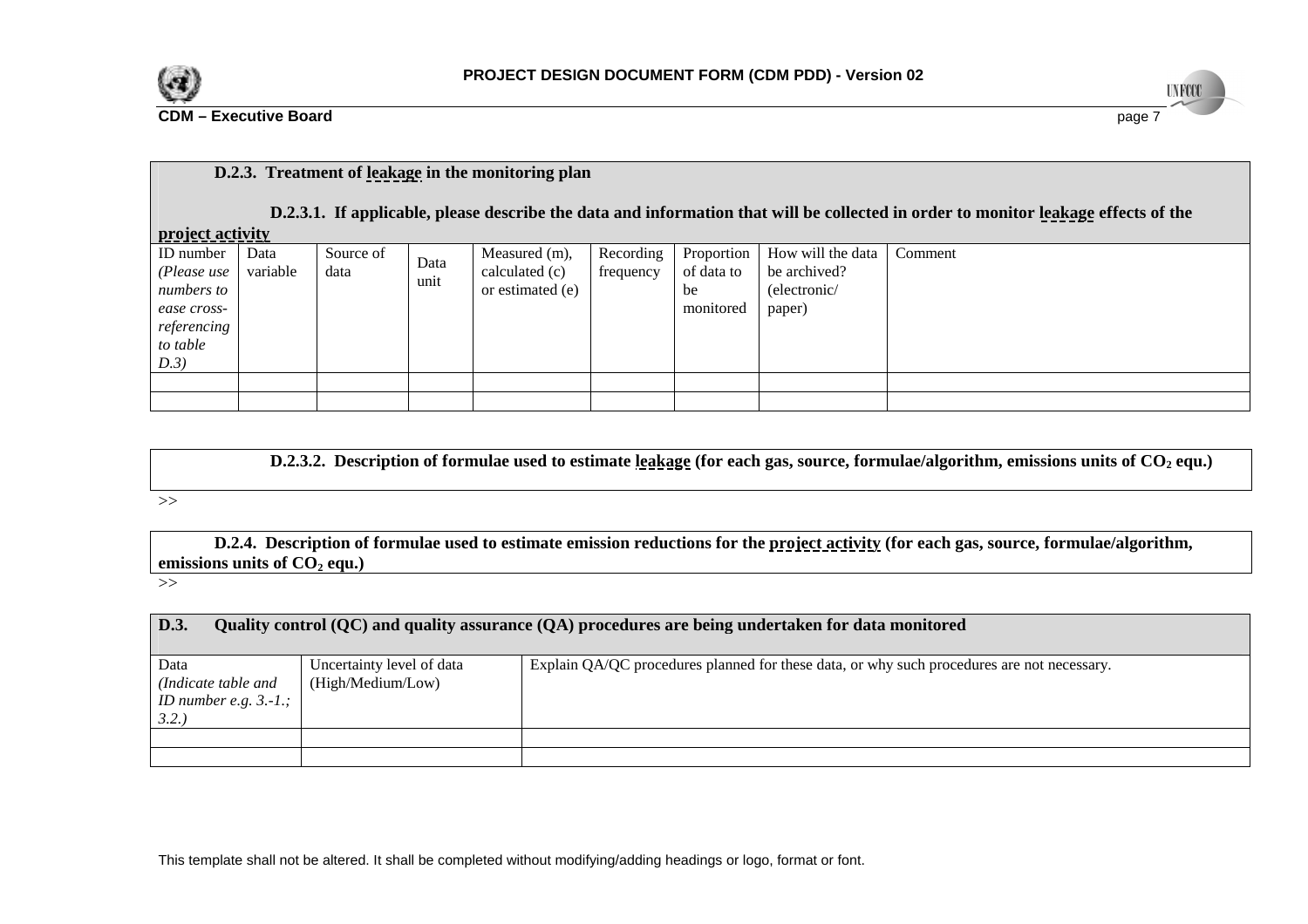

**d** and the set of the set of the set of the set of the set of the set of the set of the set of the set of the set of the set of the set of the set of the set of the set of the set of the set of the set of the set of the s

**UNFCCC** 

**CDM – Executive Board**

| <b>D.4</b> | Please describe the operational and management structure that the project operator will implement in order to monitor emission reductions |
|------------|-------------------------------------------------------------------------------------------------------------------------------------------|
|            | and any leakage effects, generated by the project activity                                                                                |
|            |                                                                                                                                           |

>>

| D.5 | Name of person/entity determining the monitoring methodology: |  |
|-----|---------------------------------------------------------------|--|
|-----|---------------------------------------------------------------|--|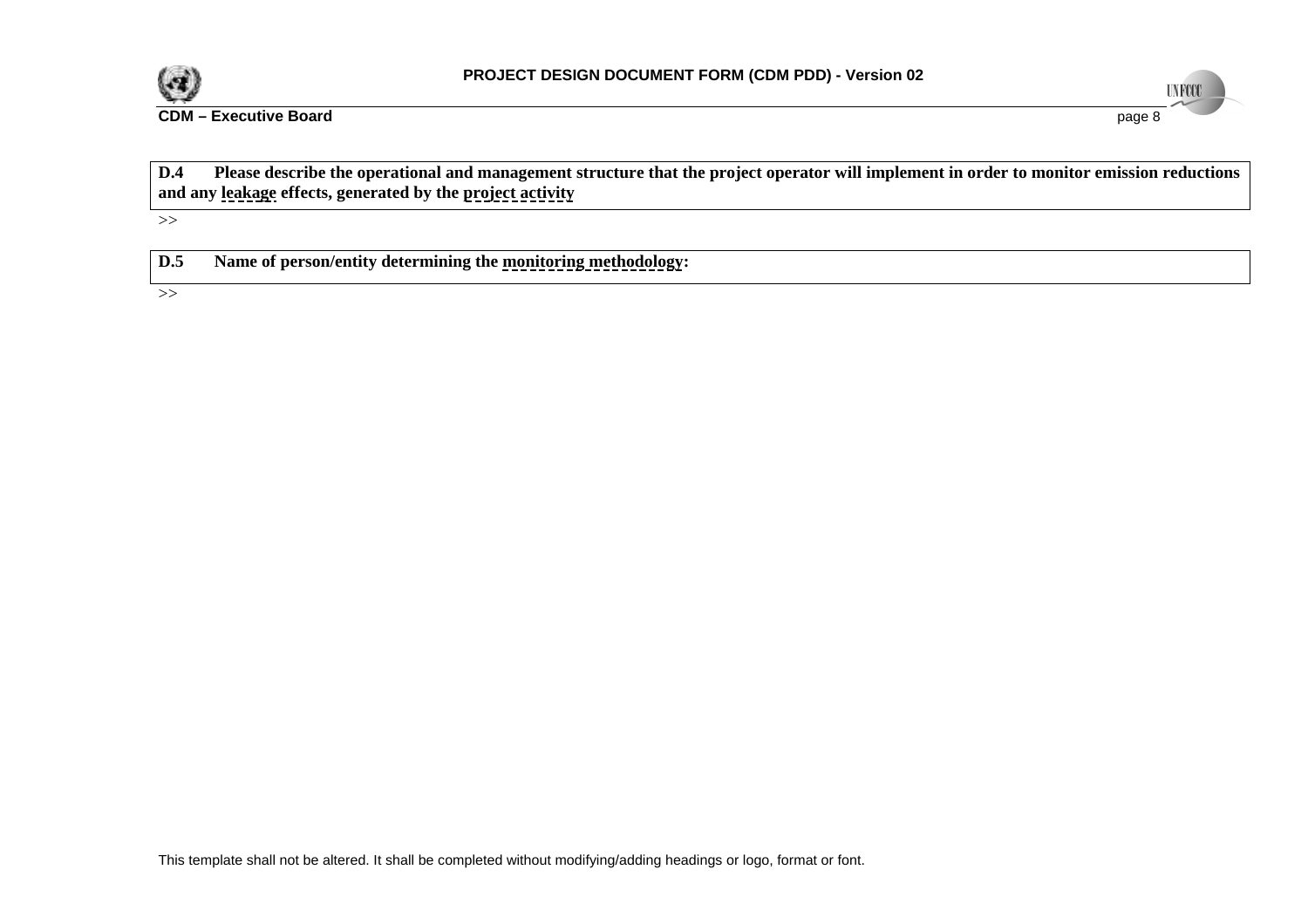

**CDM – Executive Board page 9 page 9 page 9 page 9 page 9 page 9 page 9 page 9 page 9 page 9 page 9** 

## **SECTION E. Estimation of GHG emissions by sources**

| <b>Estimate of GHG emissions by sources:</b> |
|----------------------------------------------|
|----------------------------------------------|

>>

**E.2. Estimated leakage:**

>>

**E.3. The sum of E.1 and E.2 representing the project activity emissions:**

>>

**E.4. Estimated anthropogenic emissions by sources of greenhouse gases of the baseline:** >>

**E.5. Difference between E.4 and E.3 representing the emission reductions of the project activity:**

 $\gt$ 

**E.6. Table providing values obtained when applying formulae above:**  $\rightarrow$ 

**SECTION F. Environmental impacts** 

**F.1. Documentation on the analysis of the environmental impacts, including transboundary impacts:**

 $>>$ 

**F.2. If environmental impacts are considered significant by the project participants or the host Party, please provide conclusions and all references to support documentation of an environmental impact assessment undertaken in accordance with the procedures as required by the host Party:**  >>

**SECTION G. Stakeholders' comments** 

 $>>$ 

**G.1. Brief description how comments by local stakeholders have been invited and compiled:** >>

**G.2. Summary of the comments received:**

 $>>$ 

**G.3. Report on how due account was taken of any comments received:**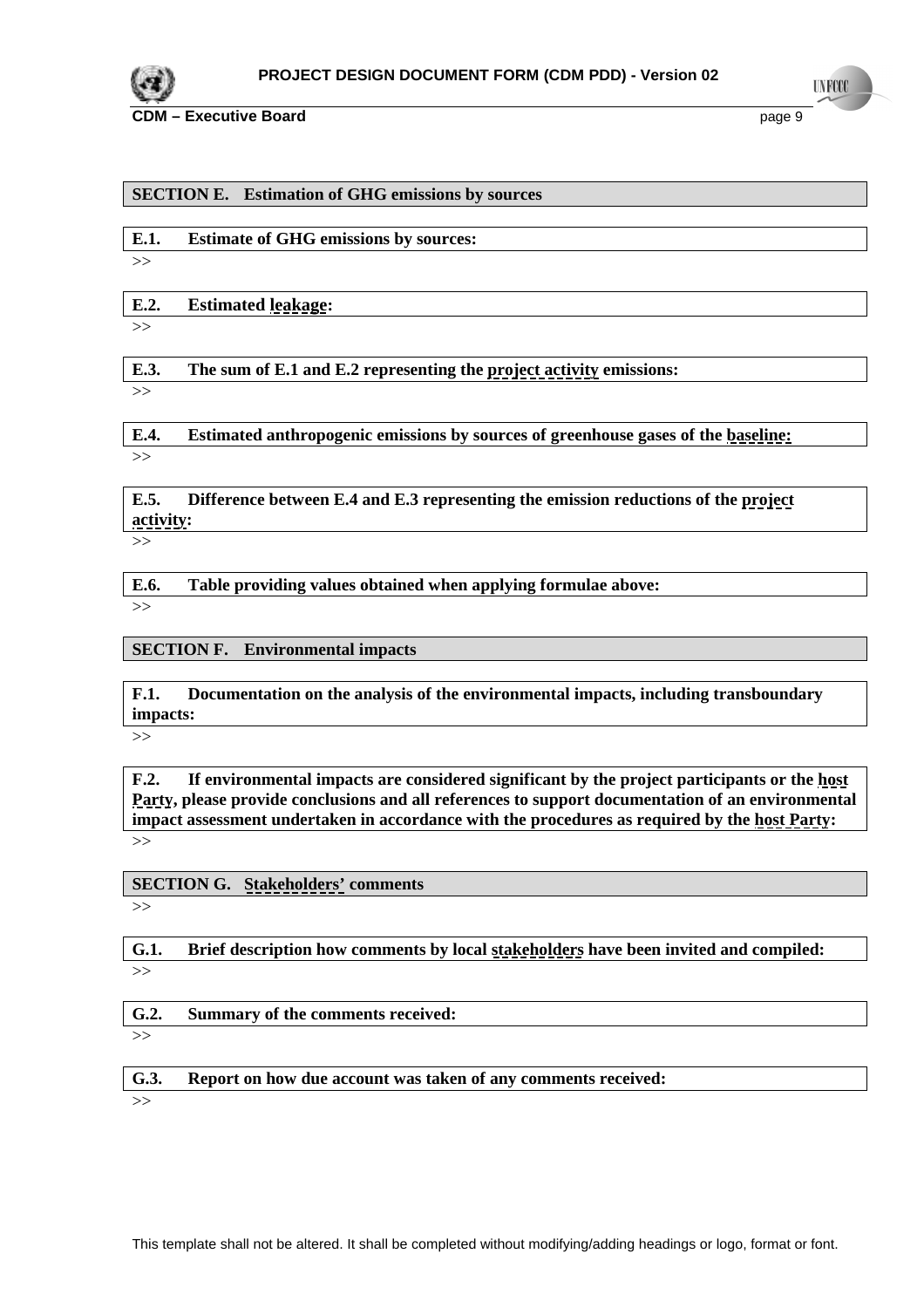

**INFCC** 

# Annex 1

# **CONTACT INFORMATION ON PARTICIPANTS IN THE PROJECT ACTIVITY**

| Organization:    |  |
|------------------|--|
| Street/P.O.Box:  |  |
| Building:        |  |
| City:            |  |
| State/Region:    |  |
| Postfix/ZIP:     |  |
| Country:         |  |
| Telephone:       |  |
| FAX:             |  |
| E-Mail:          |  |
| URL:             |  |
| Represented by:  |  |
| Title:           |  |
| Salutation:      |  |
| Last Name:       |  |
| Middle Name:     |  |
| First Name:      |  |
| Department:      |  |
| Mobile:          |  |
| Direct FAX:      |  |
| Direct tel:      |  |
| Personal E-Mail: |  |